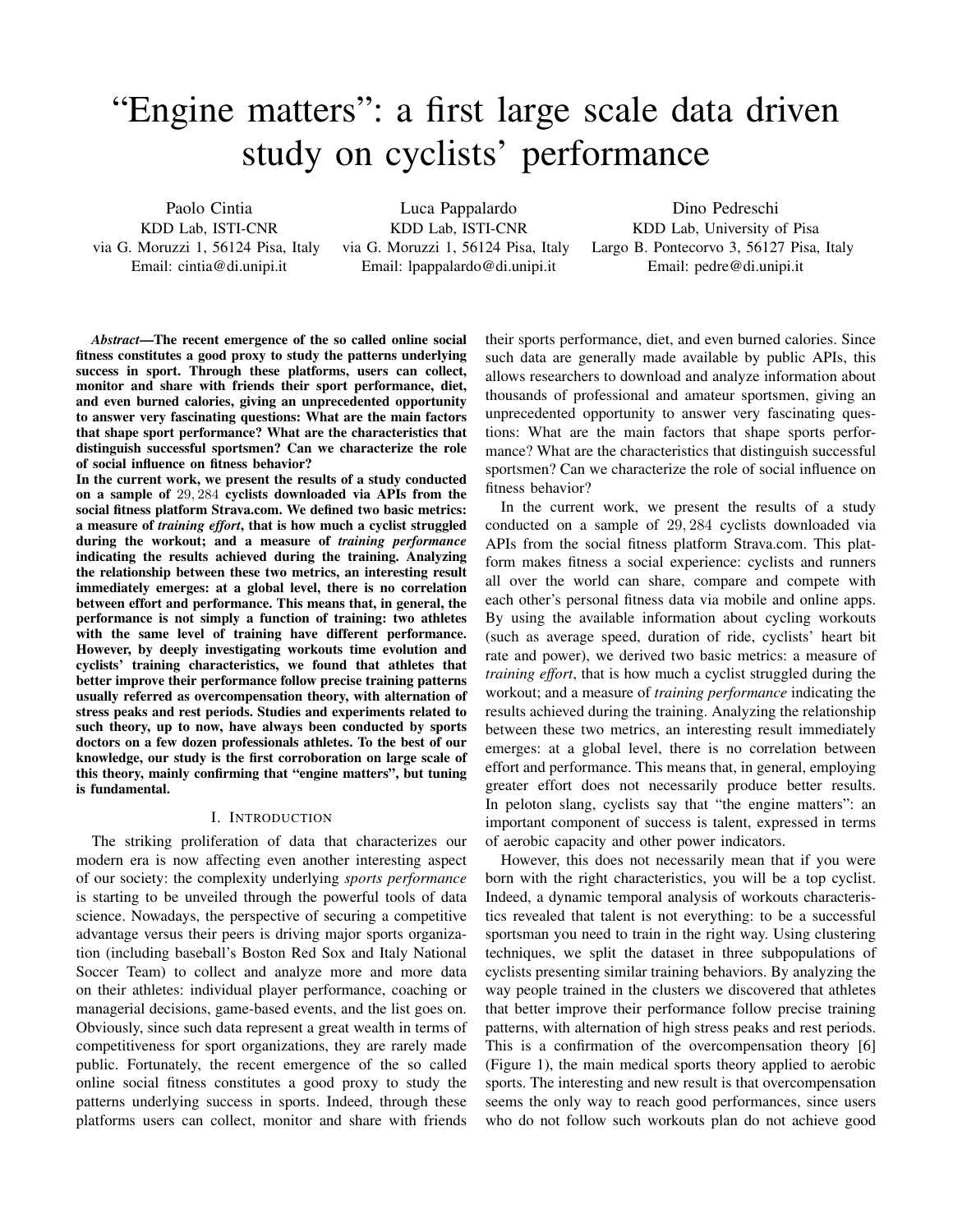training results. Studies and experiments related to such theory, up to now, have always been conducted by sports doctors, in specialized (and expensive) laboratories on a few dozen professionals athletes. To the best of our knowledge, our study is the first corroboration on large scale of this theory.

The paper is organized as follows. Section II provides a literature review on sports data mining. In Section III we describe the dataset, define used metrics and present outcomes of experiments. Finally, Section IV concludes the paper providing possible future research scenarios.

#### II. RELATED WORKS

Sports data mining is a relatively recent field, with the larger diffusion on sports where tactics have a big influence on results: baseball, basketball, football, soccer or volleyball. In these sports, the sequence of moves made by players and teams produces a huge observable mass of data, making data mining essential to support coaches and players in their decision process. In [2], authors give a complete survey on state-ofthe-art techniques for extracting patterns from sports data. They describe the sports data mining process in the classical terms of statistics, artificial intelligence and machine learning, defining the methods and techniques involved in a framework for sports data mining. An example of this kind of approach is depicted in [4], where a pattern discovery exploration has been made to find common winning tactics in tennis matches. Authors of [3] propose a Bayesian classifier for predicting baseball awards, prizes assigned to the best pitchers in the Major League Baseball. Since winners are elected by members of the Baseball Writers Association of America, criteria are not static, making the prediction a challenging task. Results of the proposed model show that predictions are correct in the 80% of the cases, highlighting the usefulness of underlying data on describing sports results and performances.

Our work falls into an even newer field than classic sports mining research. Cycling is an individual sport where tactics are not crucial, since the athlete's performance mainly depends on physiological characteristics. To give an example,  $VO<sub>2</sub>max$ [5] indicates the maximal volume of oxygen the body can process to produce movements: it has been proved that the higher this value, the better the cyclist's performance. Research in this field, to the best of our knowledge, is usually pursued in specialized lab by sports medicine researchers on small sets of athletes. However, thanks to the increasing diffusion of training assistant devices, nowadays non-professional cyclists can easily track their workouts in spatial terms (speed, elevation gain), aerobic indexes (heartrate) or physics measures (watts). The last edition of Tour de France, the most important cycling race in the world, clearly showed that data are becoming more and more important for cycling. The team of the yellow jersey Chris Froome released all the data regarding the performance of the winner of Tour de France, in order to clean away all the suspects about doping. An interesting introduction to the measures used in cycling training sciences, such as VO2max, is given in [5]. Another important metric we use in this paper is Training Stress Score (TSS), introduced in [8]: based on watts



Fig. 1. The Overcompensation theory

expressed by the athlete, it gives a measure of the intensity of the workout. The *Mean Ascent Velocity* (VAM) [9], defined as the elevation gain over time, is used to compare cyclists' performance across different uphills climbing. The importance of the Heart rate parameter is explained in [7], where authors show how heartrate is a good index for expressing the lactate threshold. In the next section a review of these measures connected to sports science is provided. As stated in [6], periodization is the base for building a correct training plan. Athletes aim to reach one or more performance peaks across the season: in order to do this, the training year is sub-divided in more cycles, alternating high and low intensity training sessions. One of the main results of our work is learning the characteristics of the training season from the observation of a high number of athletes' workouts: data mining is used to confirm and prove some well known training theories, on a large scale population of amateur cyclists.

# III. RESULTS

## *A. Data*

Strava.com<sup>1</sup> is a social fitness platform where cyclists and runners all over the world can share, compare and compete with each other's personal fitness data via mobile and online apps. It makes fitness a social experience, providing motivation and camaraderie even if athletes are exercising alone. When a user signs up for an account, she can download a free app for tracking her rides or runs. Once she completed a ride or run, data are automatically sent to Strava.com. By the app, a user is able to find popular and competitive segments nearby the place where she is located, and participate in virtual rides or races with other users. Moreover, the platform also includes a social dimension to the experience, allowing users to follow friends and their activities, join clubs and create new ones.

Using Strava.com APIs, we downloaded a set of features regarding a sample of the 29, 284 users from around the world (Table I briefly describes our dataset). We selected, from the total 29k riders, a subset of 1,868 users with the following characteristics: i) they have more than 30 training sessions in the period November 2012 - May 2013 (25 total weeks), in order to select users that are active throughout the period of observation; ii) they live and perform workouts in the northern hemisphere, in order to obtain similar seasonal

<sup>1</sup>http://www.strava.com/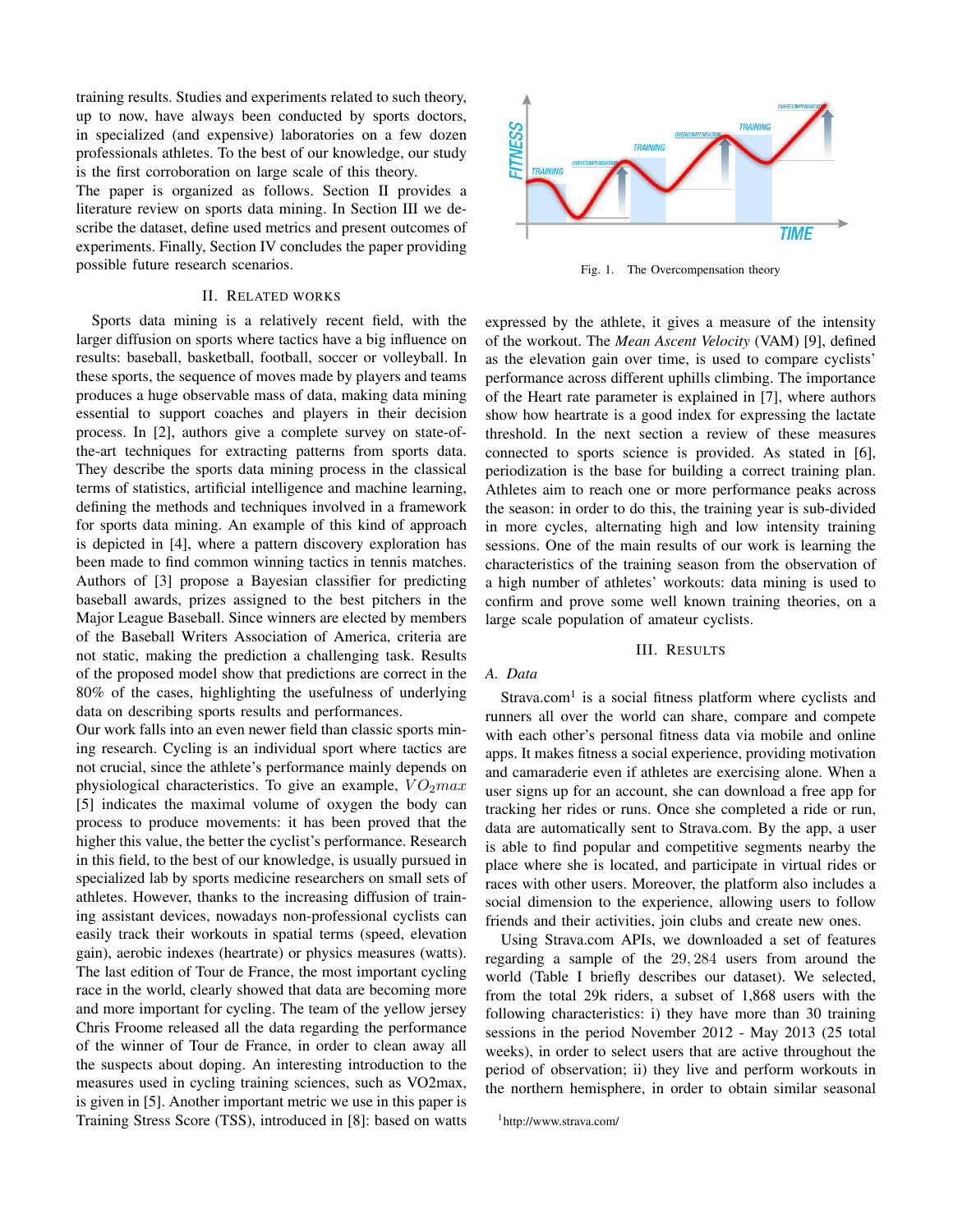| <b>Total users</b>                         | 29,284             |  |
|--------------------------------------------|--------------------|--|
| Users in period Nov 2012 - May 2013        | 1,868              |  |
| Total Km traveled                          | $4.8023 * 10^9$ km |  |
| Total elevation gained                     | $4.58612 * 10^7$ m |  |
| Total training time                        | 195,625h 53m 43s   |  |
| <b>Estimated power production</b>          | 11.796472 MW       |  |
| Total training session analyzed            | 88,632             |  |
| Average training session per user per week | 1.89               |  |

TABLE I DESCRIPTION OF THE STRAVA DATASET

| <b>AVAILABLE INFORMATION</b> |                            |  |  |
|------------------------------|----------------------------|--|--|
|                              | moving time                |  |  |
| <b>Training sessions</b>     | traveled distance          |  |  |
|                              | elevation gain             |  |  |
|                              | heart rate stream          |  |  |
|                              | estimated average watts    |  |  |
|                              | elapsed time               |  |  |
| <b>Crossed segments</b>      | elevation gain             |  |  |
|                              | mean ascent velocity (VAM) |  |  |
|                              | estimated average watts    |  |  |

TABLE II DESCRIPTION OF AVAILABLE TRAINING SESSION AND SEGMENT INFORMATION

weather conditions and include countries with the stronger cycling diffusion and tradition (for instance France, Italy, and USA). As Figure 2 shows, the number of training sessions per week is not constant during the period of observation: in cold seasons (from November to February) we observe a law training activity, but as the weather conditions start to improve the number of active users grows more and more.

For each training session of each rider we have the following information: moving time, traveled distance, elevation gain, heart rate stream with a sample rate of 3 seconds, estimated average watts produced. Furthermore, for each session we have the crossed competitive segments. In particular, every segment has its elapsed time, elevation gain, VAM (mean ascent velocity), and estimated average watts (Table II summarizes the available information). We use data from segments to evaluate the performance of the rider, while, as explained in the following section, data from training session – i.e. heartrate stream – has been used to define the intensity of the workouts.



Fig. 2. Number per week of cyclists performing workouts in the period of observation.

#### *B. Metrics*

Science of training defines the fitness performance as a combination of aerobic capacity, lactate threshold and economy. The *aerobic capacity* indicates the amount of oxygen the body can process to produce movement. It is referred with the acronym  $VO<sub>2</sub>max$  and measured in terms of milliliters of oxygen per kilogram of body weight per minute [5]. A world-class male rider usually produces numbers in the 70 to 90 ml/kg/min range. A normal non-professional rider typically tests in the range of 40 to 50 ml/kg/min. Although it is trainable to a certain extent, aerobic capacity is largely determined by genetics and limited by physiological factors: size of heart, heart rate, heart stroke volume, blood hemoglobin content, aerobic enzyme concentrations, mithochondrial density, and muscle fiber type. Knowing the aerobic capacity of each athlete is not enough to predict the result of a race: the rider with the highest value of  $VO<sub>2</sub>max$  could be not the actual winner.

Indeed, another important fitness index is crucial for a good performance: the *lactate threshold*. Sometimes called "anaerobic capacity", it is the level of effort intensity above which lactate begins to rapidly accumulate in the blood [5]. At this point, in the production of energy metabolism rapidly shifts from dependence on the combustion of fat to dependence on glycogen, that is the storage form of carbohydrates. The higher this threshold as percentage of aerobic capacity, the faster the athlete is able to ride for an extended period of time. Usually, this measure is approximated in terms of heart rate: under a certain value, the body can handle the lactate production; over that value, lactate starts to circulates into cardiovascular system, giving muscle failures. In contrast to aerobic capacity, lactate threshold is a highly trainable characteristic, to such an extent that in general the goal of a training period is mainly intended to elevate the lactate threshold.

*Economy* can be viewed as the capacity of a machine to use less fuel to produce the same amount of power. This is obviously an advantage in competition. In a rider, economy is given by a combination of genetic and physiological factors, like the percentage of slow-twitch muscle fibers, the body mass or the psychological stress and the aerodynamic of the bikerider system [5].

Aerobic capacity, lactate threshold and economy depict together a clear picture of the state of fitness of an individual, describing both effort and performance performed by the athlete. Clearly, due to the difficulty of measuring the needed values, the above described measures can be obtained only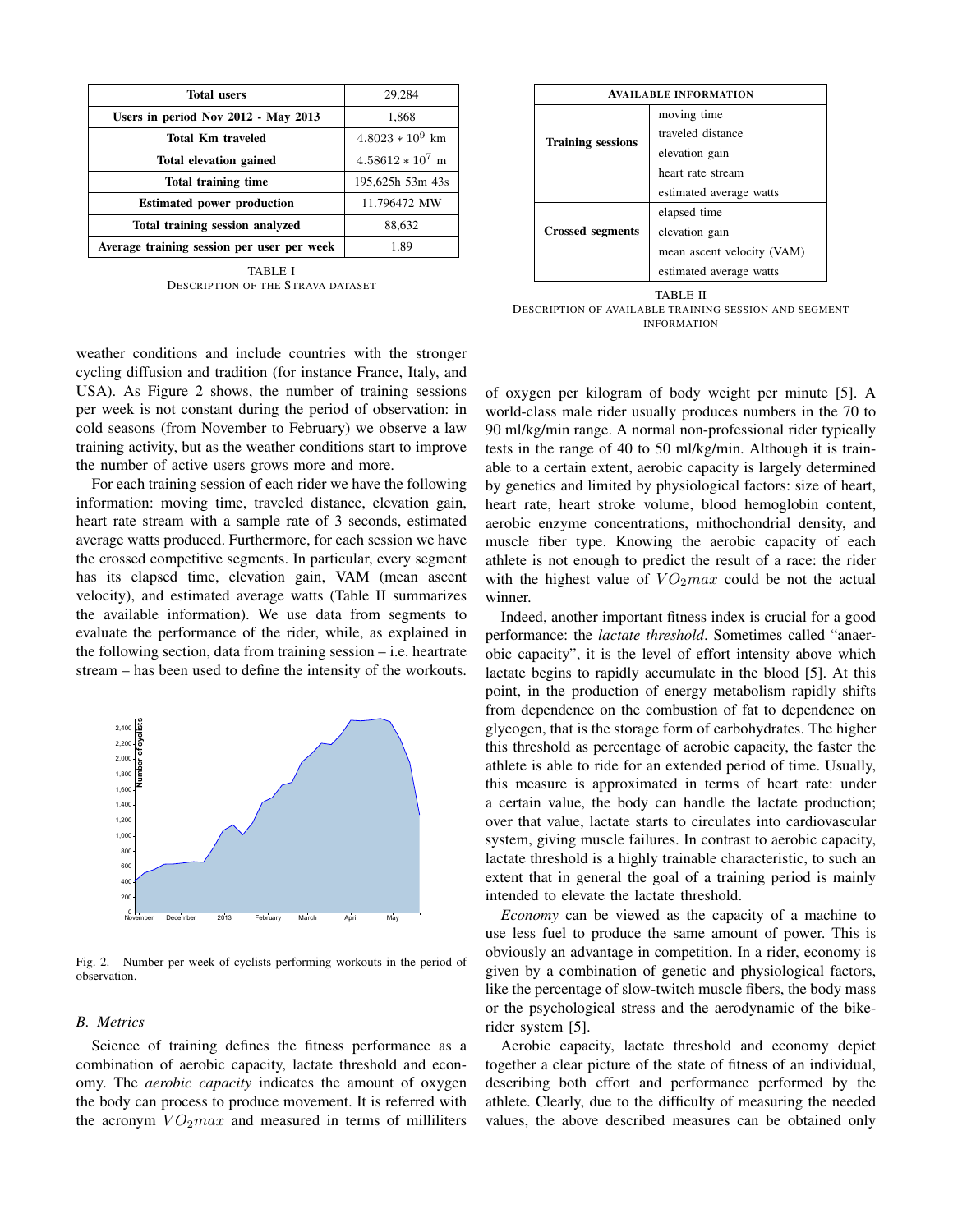in laboratories with the necessary equipment. Unfortunately, Strava.com does not provide enough information to compute the complete set of fitness indexes. Therefore, a crucial issue has to be addressed: how to extract from our data reliable estimations of training effort and performance?

Modern sports science suggests that *power* is an adequate value to concisely summarize the fitness behavior of an individual. Expressed in watt as the ratio between workload and time, it is the more accurate index to evaluate both workout intensity and performance: all the complex system represented by the athlete (training, goals, and underlying physiological parameters) is representable by the watts produced during the workouts. Chris Froome, for example, based his training method on the measuring of power values, who presumably played a key role in his victory of 2013 edition of Tour de France. Typical watts values achieved by Lance Armstrong in famous climbing races are shown in Table III.

The *Training Stress Score* (TSS) measure is a power-based effort measure, as defined in [8]. For each athlete, five different power zones are identified and the score of each zone is obtained with the following formula:

$$
TSS = \sum_{i \in Z} t_i * c_i \tag{1}
$$

where  $Z$  is the set of zones;  $t_i$  is the time spent running in zone  $i$ ; and  $c_i$  is a score directly proportional to the watts range and, subsequently, to the physics stress amount of the zone. Since power meters are expensive and hence not yet widely diffused, only a few users in our dataset have reliable information about watts produced during the workouts. Conversely, heart rate monitors are largely diffused between non-professional cyclists. For this reason, we approximated TSS using HeartTSS, that is the training stress score measured using heart rate based zones. Although it is a little less precise parameter, Coggan showed a direct correlation between watts and heart pace [8]. For each cyclist in the dataset, we computed the corresponding HeartTSS measure, by considering her heart rate extension through the minimum and maximum values, referred respectively as  $HR_{min}$  and  $HR_{max}$ . Then, according to Table IV and equation 1, we computed the scores in the corresponding zones.

Once defined a reliable index of *training effort*, we need a measure of *training performance*. To this purpose, we used the *Mean Ascent Velocity* (VAM), defined by Ferrari (former trainer of Lance Armstrong) as the elevation gain over time:

$$
VAM = (M * 3600)/T
$$
 (2)

where M indicates the meters ascended and T the time (in seconds) it took to ascend. This value, calculated in meters/hour, is used to compare cyclists' performance across different uphills climbing, in order to have a capability estimation of riders not influenced by other factors such as wind or aerodynamics. Although climbing is usually done at low speed, it is considered the hardest and most important part of a cycling race: "When road goes up", said great cyclist Eddy Merckx, "you can't hide yourself". Figure 3 shows the typical

| Year | <b>Climb</b>        | Power (W) |
|------|---------------------|-----------|
|      | <b>Sestrieres</b>   | 430       |
| 1999 | Alpe d'Huez         | 410       |
|      | Piau Engaly         | 387       |
|      | Soulor              | 436       |
|      | Hautacam            | 457       |
| 2000 | Mont Ventoux        | 425       |
|      | Col d'Izoard        | 424       |
|      | Courchevel          | 430       |
|      | Joux Plane          | 406       |
|      | Alpe d'Huez         | 452       |
|      | Chamrousse          | 445       |
| 2001 | Plateau de Bonascre | 475       |
|      | Pla d'Adet          | 439       |
|      | Luz Ardiden         | 411       |
| 2004 | Alpe d'Huez         | 495       |

TABLE III LANCE ARMSTRONG'S POWER OUTPUTS IN TOUR DE FRANCE CLIMBS

| Zone      | Heartrate interval                                          |     |
|-----------|-------------------------------------------------------------|-----|
| Z1        | $\rm < HR_{min} + (HR_{max} - HR_{min}) * 0.6$              | 30  |
| 7.2       | $> Z1$ and $< H R_{min} + (HR_{max} - HR_{min}) * 0.7$      | 60  |
| 73        | $> Z2$ and $< H R_{min} + (H R_{max} - H R_{min}) * 0.8$    | 80  |
| 74        | $\geq Z3$ and $\lt H R_{min} + (HR_{max} - HR_{min}) * 0.9$ | 100 |
| 7.5       | > Z4                                                        | 120 |
| TARI E IV |                                                             |     |

HEARTTSS ZONES



Fig. 3. Highest VAM values recorded on Tour de France climbs

VAM values achieved by professional cyclists during climbing races of Tour de France, the most important cycling race in the world.

In addition to VAM, we also evaluated performance by an estimation of watts produced in workouts, calculated via software by Strava through the physics formulae explained in [1]. Although this measure is only an approximation (as stated above we do not have actual measurements of power in workouts), we use it to have another clue about the quality of the patterns we extract from our dataset.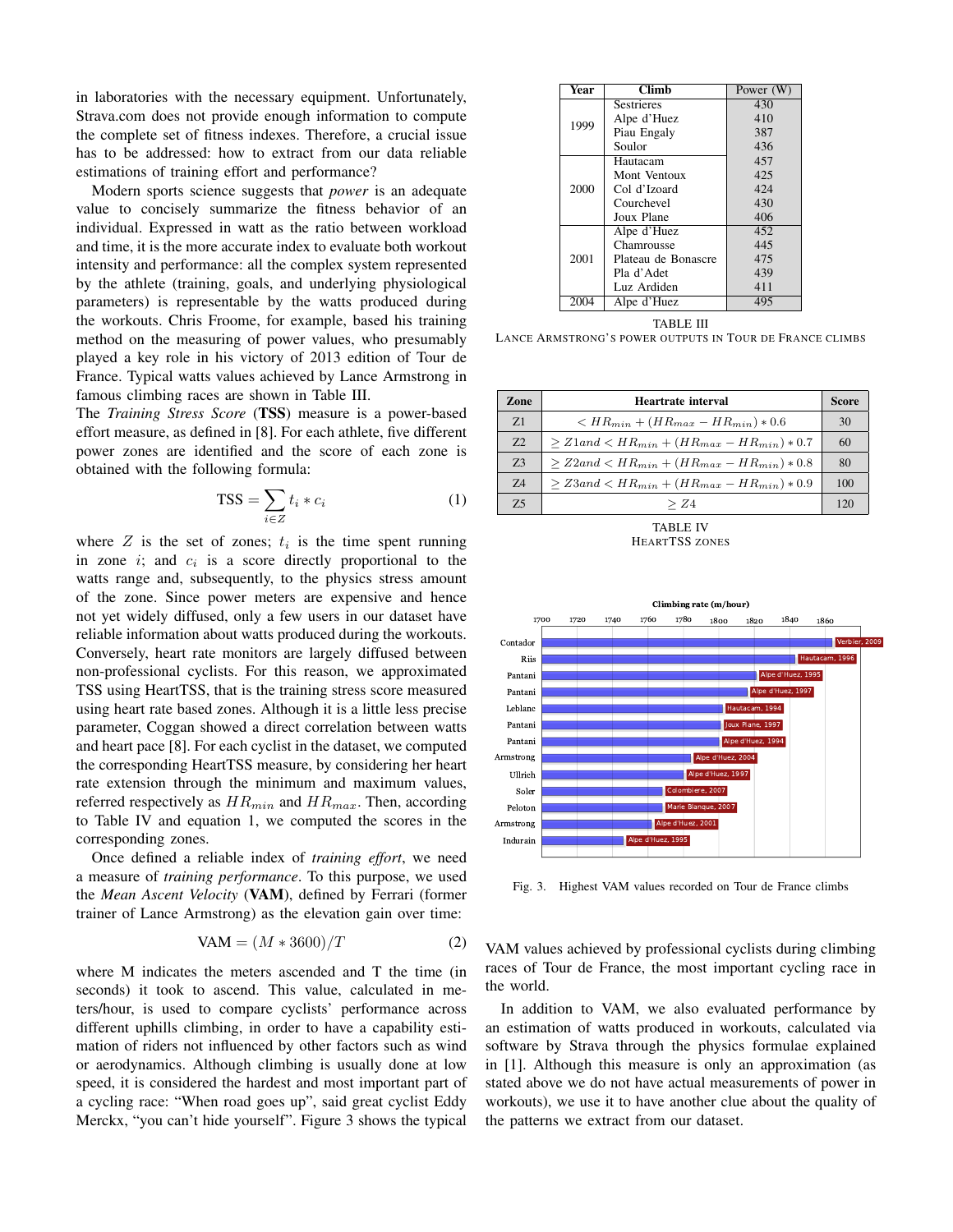

Fig. 4. Probability distributions of mean TSS and mean VAM for users in our dataset.  $\mu$  and  $\sigma^2$  indicates respectively mean and variance of the fitted curve.

#### *C. Experiments*

The first interesting aspect we investigated in our study is the distribution of endeavors and results accomplished by the amateur cyclists in our dataset. In order to do this, we computed for each user the mean values of TSS and VAM she performed in her workouts during the period of observation. As Figure 4 shows, the distributions are very well fitted by Gaussians, with mean and variance values of  $\mu = 269$ ,  $\sigma^2 = 122.72$  (TSS) and  $\mu = 563.13$ ,  $\sigma^2 = 208.31$  (VAM). Therefore, in the world of amateur bikers a typical profile of cyclist clearly emerges, showing performance considerably lower than the ones accomplished by professional cyclists of Figure 3. Included in the distribution, those cycling champions would appear as outliers, with performance about three times our average Strava users.

As the scatter plot in Figure 5 suggests, at a global level TSS and VAM are weakly correlated, presenting a very low Pearson's correlation coefficient  $\rho = 0.16$ . This means that employing greater effort does not necessarily produce better results. Indeed, while some users seem to achieve very good results with very little effort, others fail to achieve good performance, independently from the effort employed. Moreover, most of the points are concentrated around the means of the normal distributions, bringing out a typical workout behavior: most of the users train with an average effort getting an average performance (heat map in Figure 6). Such results, however, concern the aggregated behavior of users. As the overcompensation theory suggests [6], the time evolution of workouts strongly influences the performance improvement: the intensity of your workouts and the way you distribute them over time will determine, in large part, your future sports performance.

In order to study the workouts time evolution and detect those producing the best benefits, we used the metrics described before to extract, for each rider and each week of training, the following information:



Fig. 5. Correlation between mean TSS and mean VAM.  $\rho$  indicates the Pearson's correlation coefficient.

- Sum of TSS of every training session performed during the week;
- VAM variation achieved in the week, computed as the difference between the average VAM of all the segments faced during the week and the same value of the previous week;
- Estimated Watts variation achieved in the week, calculated using the average estimated watts for all the segments faced during the week. Though the Strava.com watts index is an estimation from other data (rider's weight, road climb factor, etc), we use it as a comparison with results obtained with VAM index.

We considered a period of observation of 25 weeks, from November 2012 to the end of April 2013, for two main reasons. First of all, since Strava's APIs have been closed to public access on June 1st, this did not give us enough time to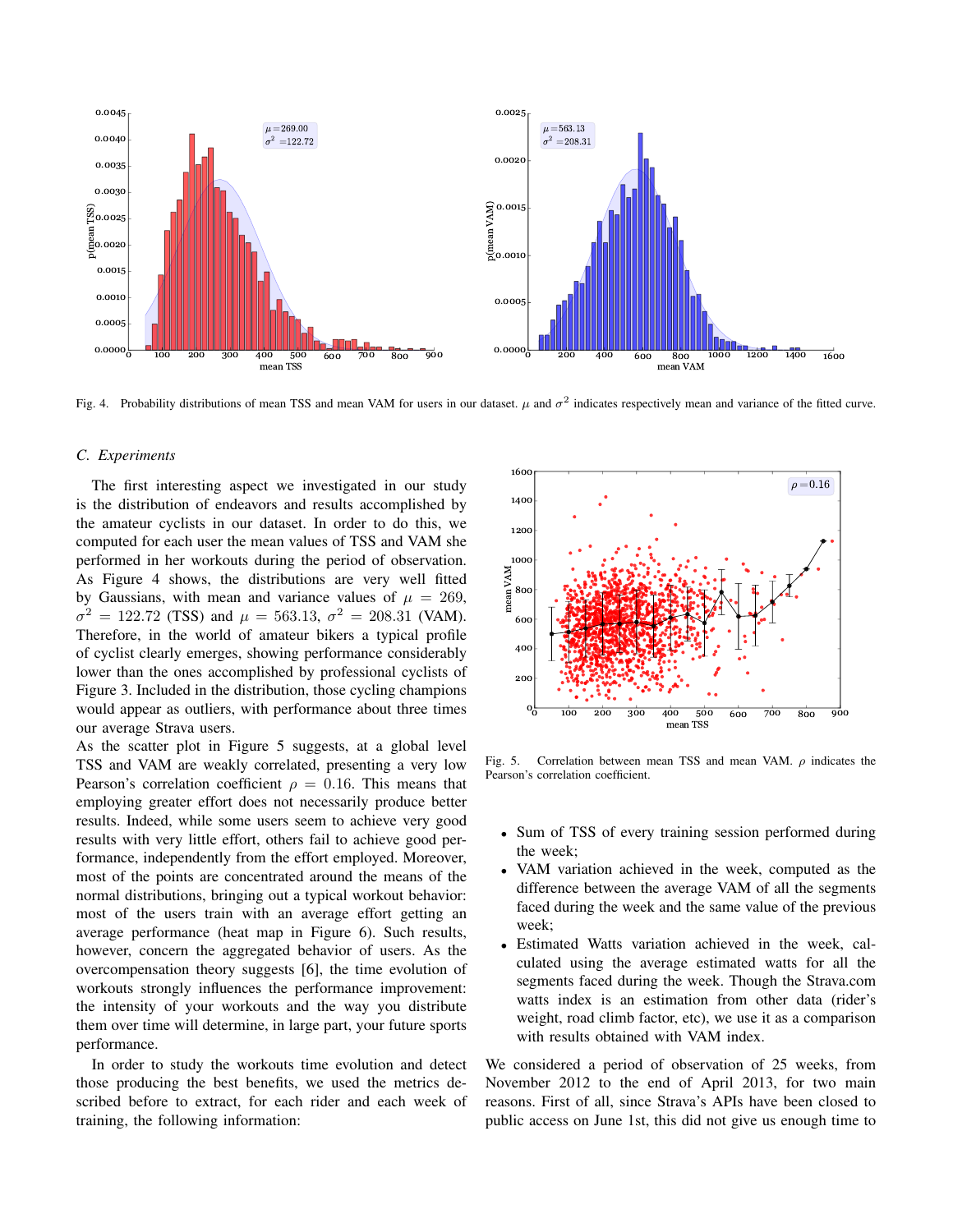

Fig. 6. Heat map of mean TSS and mean VAM values.

| <b>CLUSTERING</b>      | <b>CLUSTER</b> | #USERS | <b>PROFILE</b>        |
|------------------------|----------------|--------|-----------------------|
|                        |                |        |                       |
|                        | $T_1$          | 929    | low trained           |
| <b>TSS</b>             | $T_2$          | 552    | normal                |
|                        | $T_3$          | 387    | would-be professional |
| VAM variation          | $V_1$          | 418    | low trained           |
|                        | $V_2$          | 543    | normal                |
|                        | $V_3$          | 481    | would-be professional |
|                        | $W_1$          | 314    | low trained           |
| <b>Watts variation</b> | $W_2$          | 643    | normal                |
|                        | $W_3$          | 480    | would-be professional |

TABLE V DESCRIPTION OF RESULTING CLUSTERS

collect data regarding rides performed in May. Secondly, the chosen period is the first and important half part of a cycling season, that usually starts with the winter initial workouts and it is oriented to the first days of May, when the most important amateur races take place. The same, with different scale factor, applies for professional cyclists: Giro d'Italia usually begins in the first week of May.

Once we characterized each athlete with her weekly TSS, VAM variation and Watts variation, we split the whole population in clusters of similar users with respect to each single metric. To perform this task, we used the K-MEANS clustering algorithm [10] with  $k = 3$  as the number of clusters parameter, chosen as the number of clusters produced by the density-based DBSCAN clustering algorithm [10]. Table V summarizes the characteristics of the resulting clusters for TSS clustering, VAM variation and Watts variation clustering.

The TSS based clustering (Figure 7, left) split the riders in a realistic manner. The three behaviors highlighted are easy to find across the "peloton", as the population of bike riders is called between the domain experts. Cluster  $T_1$  (blue dashed curve) identifies the "low trained" rider, who does not have so much time (or will) to perform long training sessions; Cluster  $T_3$  (green dashed curve) represents the opposite "would-be professional" rider, which dedicates a big part of her life to cycling. Between them, in cluster  $T_2$  (red solid curve) there is the "normal" rider, with training workload increasing as well as spring arises and weather conditions improve.

VAM and Watts variation clustering show similar trends and seem to be coherent with the previous results, with an important evidence that confirms the main motivation of this work. In these plots, the three clusters show an initial striking difference: a starting condition where riders' "engines" seem to have different "capacity". Going forward in time, the values almost start to converge, indicating us the efficiency of the three different approaches to training. With respect to the VAM variation clustering (Figure 7, center), the most interesting is the behavior shown by cyclists in cluster  $V_2$ : even though in the beginning the average increment is lower than cluster  $V_3$ , it finally reaches the highest peaks during the important part of the season. In a virtual battle of the clusters, cluster  $V_2$  would win, highlighting how fundamental are quality of training and workout planning for a training season. In an individual aerobic sports like cycling, where the focus is on the individual physiological parameters, not only the "engine" matters, but type and quality of the training plan play a fundamental role. In Figure 8 (left) we show the TSS time evolution of two users extracted from the most interesting and competitive clusters  $V_2$ and  $V_3$  (VAM variation clustering). Such users are the closest to the centroid of the respective clusters, and present very different training characteristics: while the  $V_3$  user starts with high intensity since the beginning of the winter, user  $V_2$  seems to adopt a more focused periodization of the training. Indeed, she starts with a low-stress winter preparation and increases the intensity during the season, with two resting periods where the intensity decreases (red solid curve in Figure 8 left). This allows the user to tolerate harder training when needed, that is in spring season, as we mentioned before. The benefits of such kind of "periodized" training plan are evident from Figure 8 (center), where the VAMs of the athletes are shown.

Figure 8 (right) shows the relationship between TSS and VAM for the clusters, introducing a refined "intensity-oftraining" index. In fact, the ratio TSS/VAM could be viewed as a measure of energy consumption, a way to enrich the information about the intensity of training given by TSS. The  $V_3$  user has a lower average consumption ( $\mu_{V_3} = 0.60$ ) than the  $V_2$  user ( $\mu_{V2} = 1$ ), highlighting the trend of the  $V_2$ user to train harder. In fact, the higher  $V_2$  consumption is in contrast with the higher average TSS of cluster  $V_3$ , making the TSS/VAM an accurate parameter to evaluate the quality of training. Furthermore, the TSS/VAM curve of  $V_2$  user has the highest peak around the 15th week, followed by a lowconsumption period. Looking at the VAM plot of  $V_2$  (Figure 8, center), user's performance starts to significantly grow just around the same period. High stress peak, resting, performance increasing: this is the exact physiological process known as *overcompensation*.

The main result obtained is an evidence: quality of training influences performance. To the best of our knowledge, this is the first experiment on this field made on this large number of